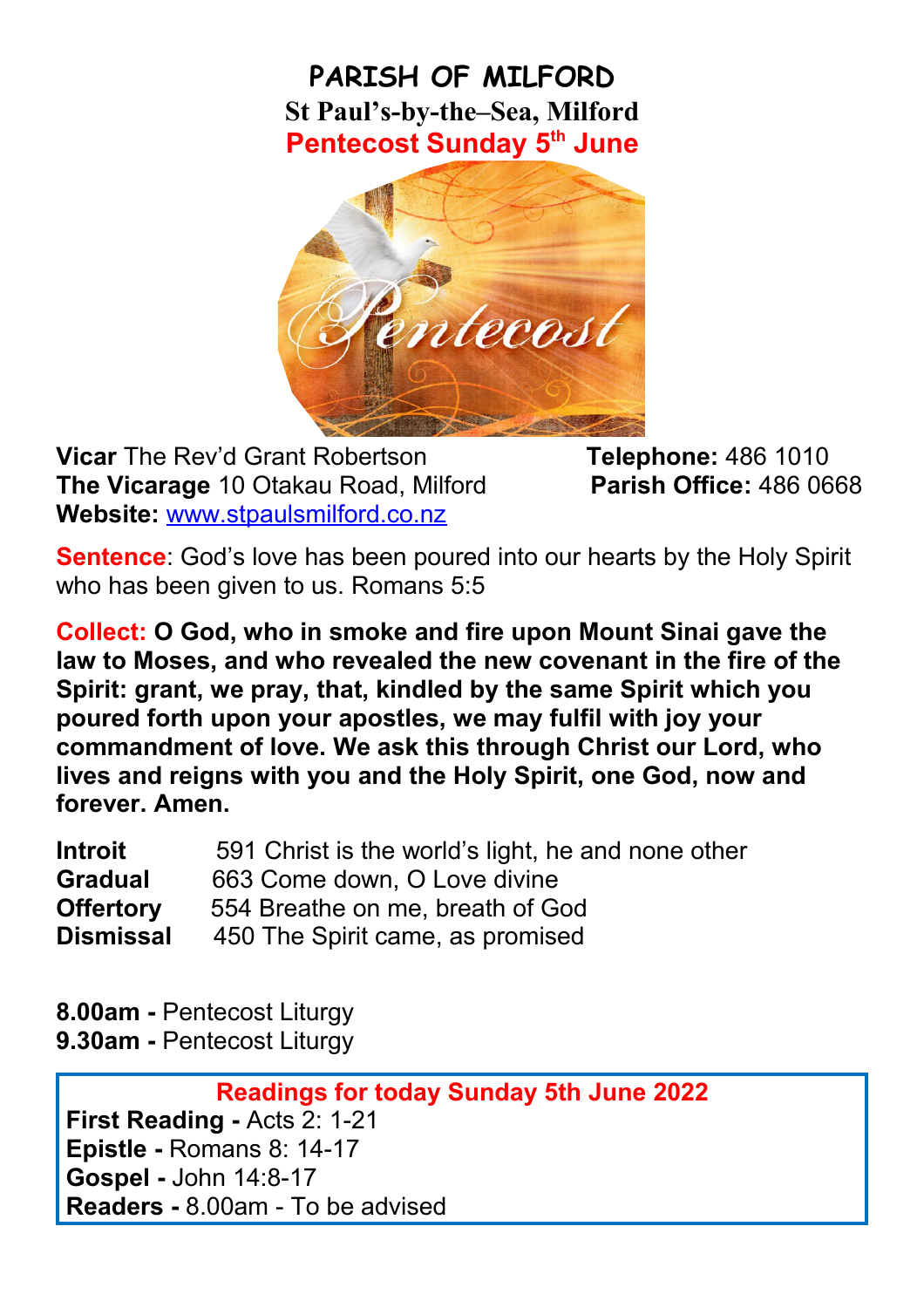## **Acts 2: 1-21**

When the day of Pentecost had come, they were all together in one place. And suddenly from heaven there came a sound like the rush of a violent wind, and it filled the entire house where they were sitting. Divided tongues, as of fire, appeared among them, and a tongue rested on each of them. All of them were filled with the Holy Spirit and began to speak in other languages, as the Spirit gave them ability. Now there were devout Jews from every people under heaven living in Jerusalem. And at this sound the crowd gathered and was bewildered, because each one heard them speaking in the native language of each. Amazed and astonished, they asked, "Are not all these who are speaking Galileans? And how is it that we hear, each of us, in our own native language? Parthians, Medes, Elamites, and residents of Mesopotamia, Judea and Cappadocia, Pontus and Asia, Phrygia and Pamphylia, Egypt and the parts of Libya belonging to Cyrene, and visitors from Rome, both Jews and proselytes, Cretans and Arabs—in our own languages we hear them speaking about God's deeds of power." All were amazed and perplexed, saying to one another, "What does this mean?" But others sneered and said, "They are filled with new wine." But Peter, standing with the eleven, raised his voice and addressed them, "Fellow Jews and all who live in Jerusalem, let this be known to you, and listen to what I say. Indeed, these are not drunk, as you suppose, for it is only nine o'clock in the morning. No, this is what was spoken through the prophet Joel: 'In the last days it will be, God declares, that I will pour out my Spirit upon all flesh, and your sons and your daughters shall prophesy, and your young men shall see visions, and your old men shall dream dreams. Even upon my slaves, both men and women, in those days I will pour out my Spirit, and they shall prophesy. And I will show portents in the heaven above and signs on the earth below, blood, and fire, and smoky mist. The sun shall be turned to darkness and the moon to blood, before the coming of the Lord's great and glorious day. Then everyone who calls on the name of the Lord shall be saved.'

## **Romans 8: 14-17**

For those who are led by the Spirit of God are the children of God. The Spirit you received does not make you slaves, so that you live in fear again; rather, the Spirit you received brought about your adoption to son ship. And by him we cry, *"Abba,* Father." The Spirit himself testifies with our spirit that we are God's children. Now if we are children, then we are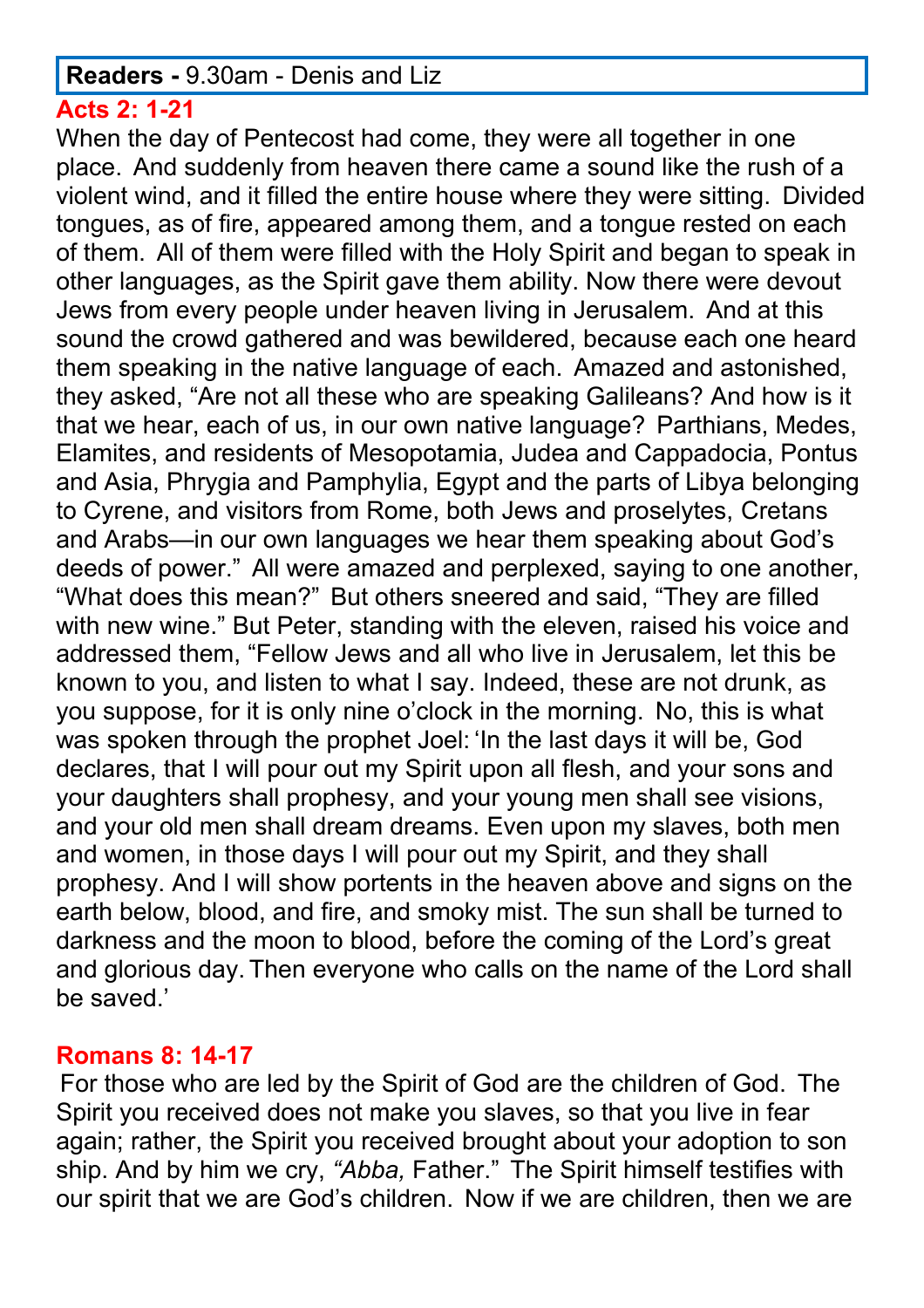heirs—heirs of God and co-heirs with Christ, if indeed we share in his sufferings in order that we may also share in his glory. **John 14:8-17** 

Philip said to him, "Lord, show us the Father, and we will be satisfied." Jesus said to him, "Have I been with you all this time, Philip, and you still do not know me? Whoever has seen me has seen the Father. How can you say, 'Show us the Father'? Do you not believe that I am in the Father and the Father is in me? The words that I say to you I do not speak on my own, but the Father who dwells in me does his works. Believe me that I am in the Father and the Father is in me, but if you do not, then believe because of the works themselves. Very truly, I tell you, the one who believes in me will also do the works that I do and, in fact, will do greater works than these, because I am going to the Father. I will do whatever you ask in my name, so that the Father may be glorified in the Son. If in my name you ask me for anything, I will do it. "If you love me, you will keep my commandments. And I will ask the Father, and he will give you another Advocate, to be with you forever. This is the Spirit of truth, whom the world cannot receive because it neither sees him nor knows him. You know him because he abides with you, and he will be in you.

We remember in our prayers - Rosemary, Ayrton, Megan, Jane, Dianne, Noeline, Gillian, Barrie, Lesley, Lorna, Shobha, Jessica, Pat, Hazel, Shelley, Cynthia, Logan, Kelvin, Margaret, Geoff. Residents and parishioners in Eastcliffe Road, Garmons Way, Heathcote Road, Katui Street, Midway Avenue.

**Readings for next Sunday 12th June 2022 First Reading -** Proverbs 8: 1-4, 22-31 **Epistle -** Romans 5: 1-5 **Gospel -** John 16: 12-15 **Readers -** 8.00am - To be advised **Readers -** 9.30am - Patrick and Karen

#### **Building Update**

Some progress at last! Council will inspect next Tuesday and then 3-4 truckloads of concrete will be poured into the foundation work. The timber supports are in and several of the L shaped steel supports are in. The